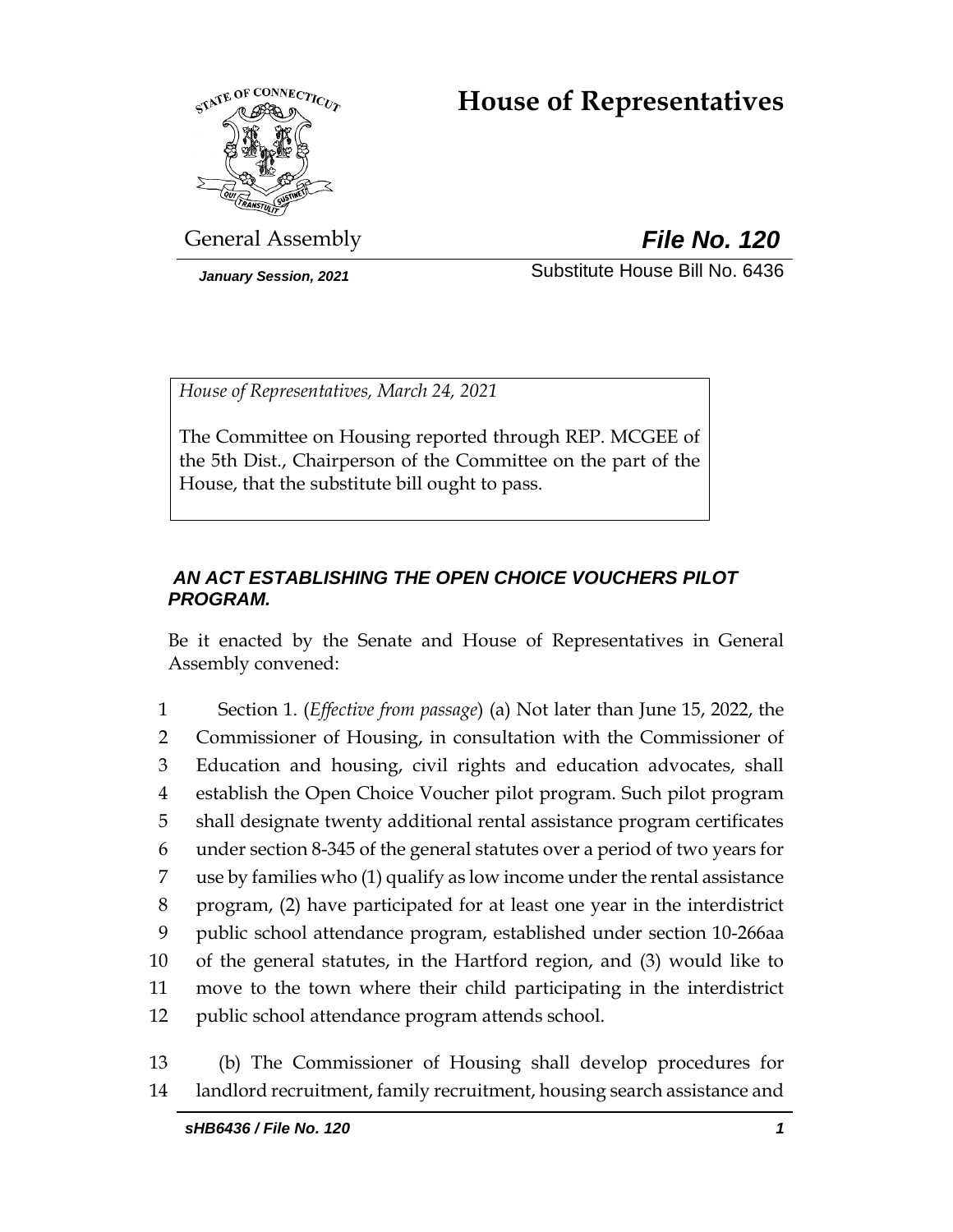counseling for such pilot program. The commissioner shall make ten rental assistance certificates available during the school year commencing in 2022 and ten additional rental assistance certificates during the school year commencing in 2023 for such pilot program. All participants in the pilot program shall have access to the residence mobility counseling program established under section 8-348 of the general statutes.

 (c) The Commissioner of Housing shall submit an interim report and final report concerning such pilot program, in accordance with the provisions of section 11-4a of the general statutes, to the joint standing committees of the General Assembly having cognizance of matters relating to housing and education. The commissioner shall submit the interim report on or before August 31, 2022, and a final report on or before August 31, 2023. Each report shall include, but need not be limited to: (1) A summary of program implementation, including efforts to inform and educate families about the program, recruit landlords and provide search assistance and counseling, and (2) assessment of program utilization rates, waiting list numbers, and the racial, ethnic and household composition and income demographics of the program participants and those on the waiting list. The final report shall include an assessment of program performance during the pilot period based on available data, including, but not limited to, data concerning both the implementation of the program by the Department of Housing and the use of the program, and any recommendations the commissioner may have regarding future implementation or an extension of the pilot program.

This act shall take effect as follows and shall amend the following sections:

| Section 1 | trom passage | New section |
|-----------|--------------|-------------|
|           |              |             |

## *Statement of Legislative Commissioners:*

In Subsec. (a), the first sentence was rewritten for clarity.

*HSG Joint Favorable Subst. -LCO*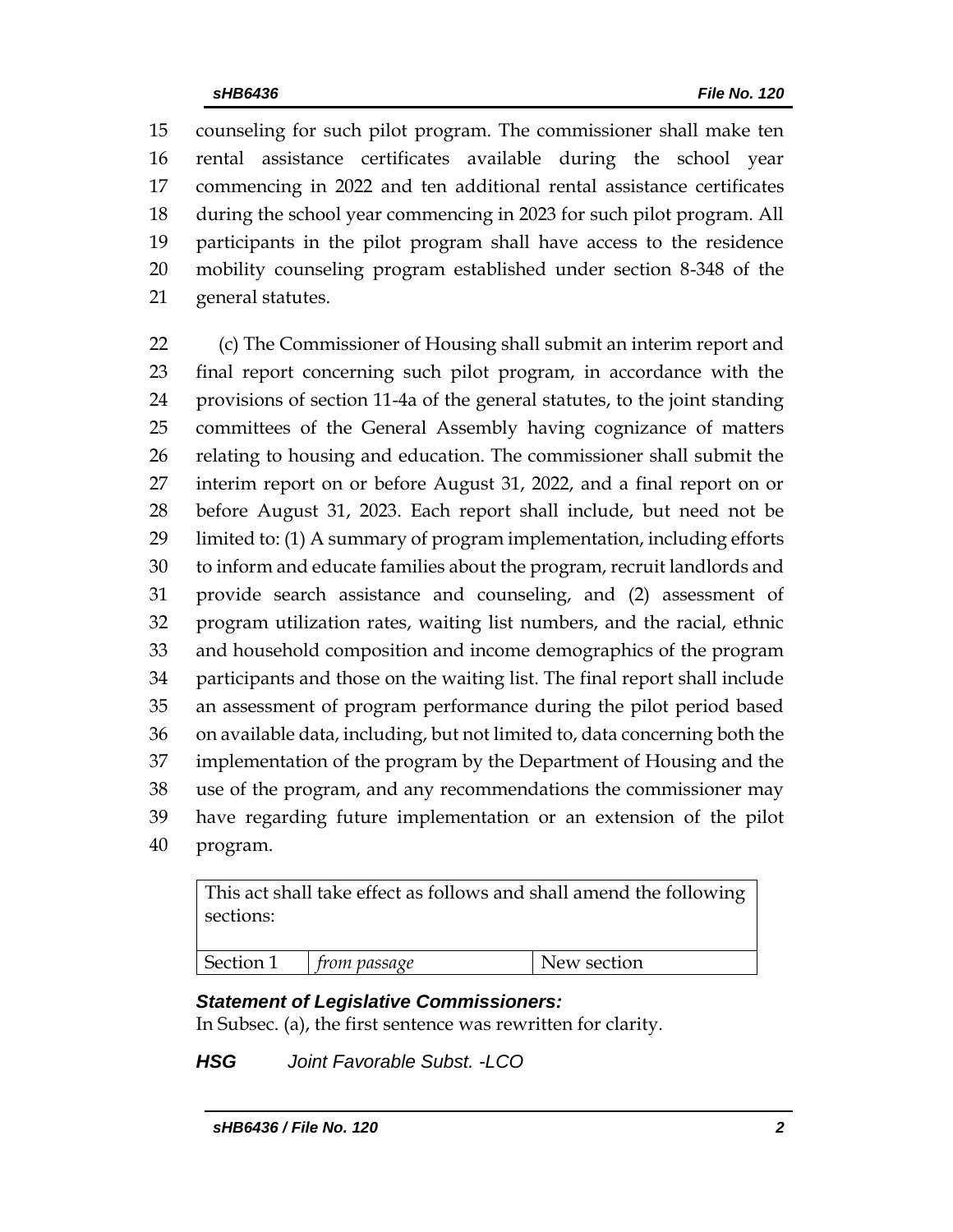*The following Fiscal Impact Statement and Bill Analysis are prepared for the benefit of the members of the General Assembly, solely for purposes of information, summarization and explanation and do not represent the intent of the General Assembly or either chamber thereof for any purpose. In general,*  fiscal impacts are based upon a variety of informational sources, including the analyst's professional *knowledge. Whenever applicable, agency data is consulted as part of the analysis, however final products do not necessarily reflect an assessment from any specific department.*

## *OFA Fiscal Note*

#### *State Impact:*

| <b>Agency Affected</b> | <b>Fund-Effect</b> | FY 22 \$ | FY 23 \$ |
|------------------------|--------------------|----------|----------|
| Department of Housing  | GF - Cost          | None     | 117.500  |
| Note: GF=General Fund  |                    |          |          |

#### *Municipal Impact:* None

## *Explanation*

The bill requires the Department of Housing (DOH) to establish the Open Choice Voucher pilot program and results in a cost to DOH of approximately \$117,500 in FY 23. This estimate reflects the average annual rental voucher cost of \$11,750 per family (including \$250 in administration costs) for the ten new rental vouchers to be provided in the school year commencing in 2022.

## *The Out Years*

#### *State Impact:*

| <b>Agency Affected</b> | <b>Fund-Effect</b> | FY 24 \$ | FY 25 \$ | FY 26 \$ |
|------------------------|--------------------|----------|----------|----------|
| Department of          | GF - Cost          | 236.150  | 238,462  | 240,795  |
| Housing                |                    |          |          |          |
| (DOH46900)             |                    |          |          |          |

Note: GF=General Fund

## *Municipal Impact:* None

The bill results in a cost to DOH of approximately \$236,150 in FY 24 for the second year of the pilot program, which reflects the cost for ten additional new rental vouchers for the school year commencing in 2023, and the continuation of the ten original vouchers with a one percent cost increase due to inflation. The fiscal impact in FY 24 is anticipated to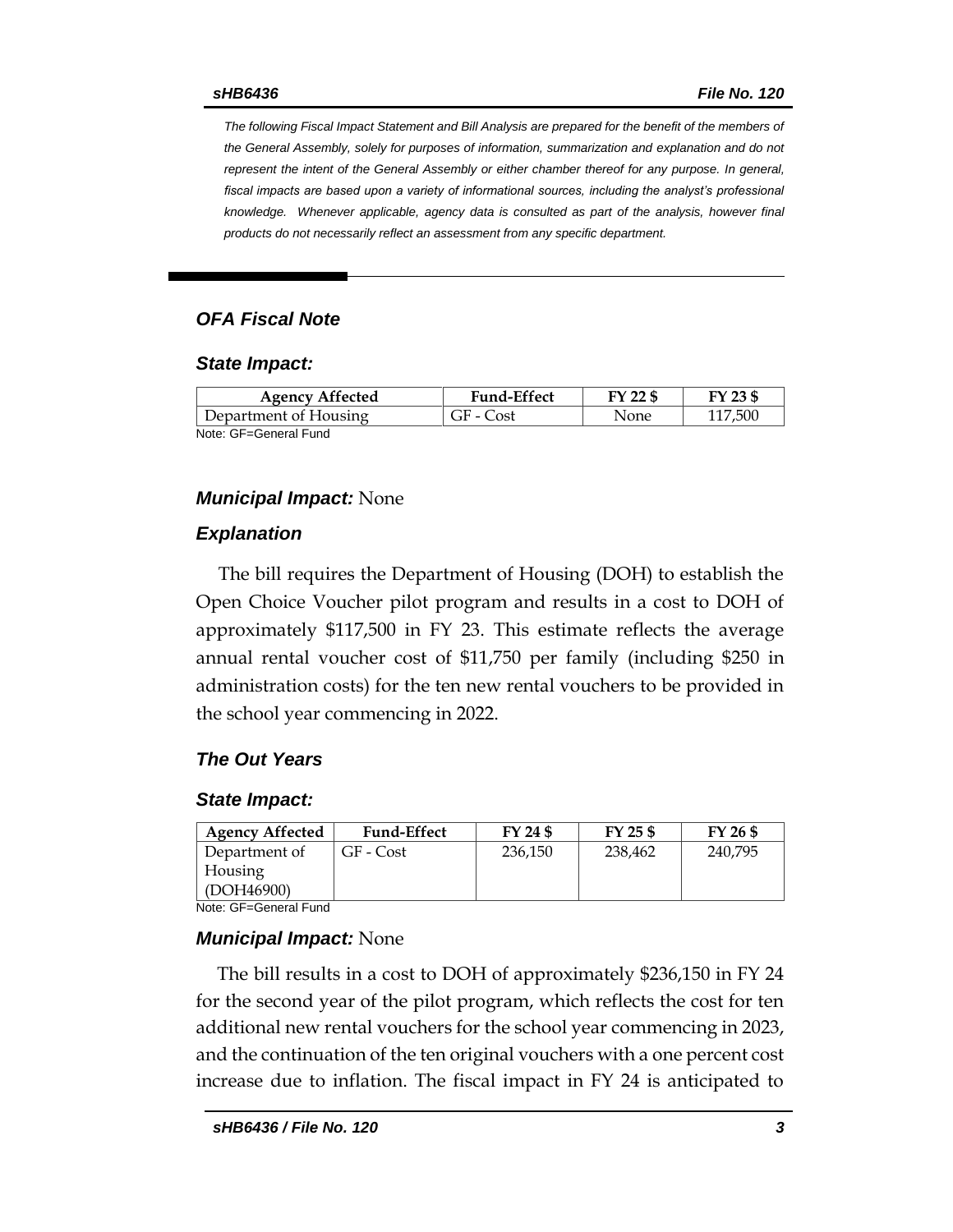continue into the future subject to a one percent increase in voucher costs per year.

*Sources: Department of Housing*